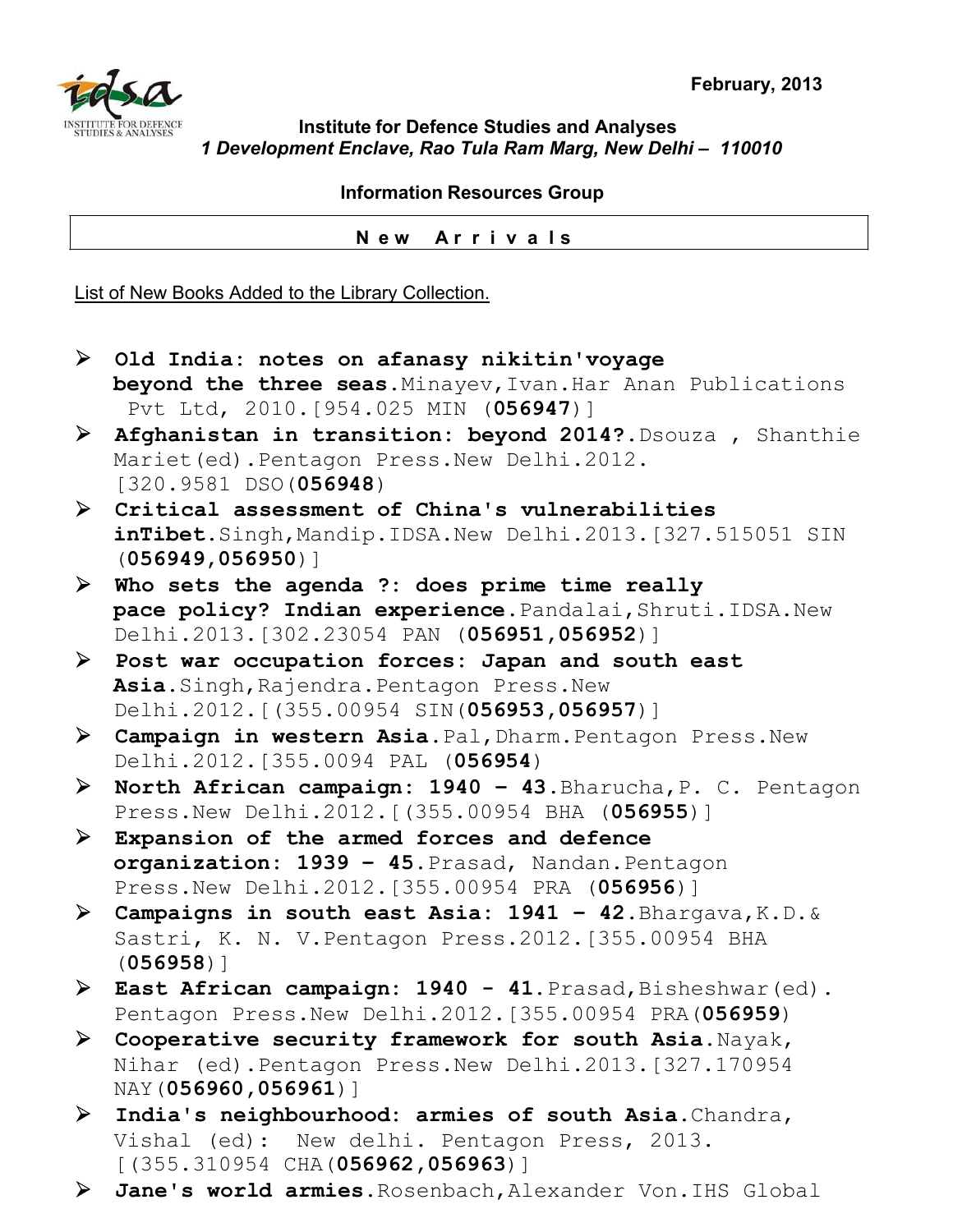Limited.Surrey.2012.[355.3 ROS (**056964**)]

- ¾ **Jane's world navies**.Rosenbach,Alexander Von.IHS Global Limited.Surrey.2012.[359.3 ROS (**056965**)]
- ¾ **China's territorial claim on Arunachal Pradesh: alternative**  scenarios 2032. Goswami, Namrata. IDSA. New Delhi 2012.[355.0335 GOS (**056966,056967**)]
- ¾ **In persuit of a shield: US missile defence and the Iran threat.**Rajiv, S. Samuel C.IDSA.NewDelhi.2012.[358.10973 RAJ(**056968,056969**)]
- ¾ **Operational lessons of the wars of 21st century**. Gautam , P. K.IDSA.New Delhi.2013.[(355.02 GAU (**056970,056971**)]
- ¾ **Israel confronts Iran: rationales,responses and Fallouts.**Kumaraswamy,P. R.IDSA.New Delhi 2012.[(327.550569 KUM (**056972**)]
- ¾ **India Pakistan relations 1947 2007:documentary study , political relations 1947 – 1954**.(Vol i).Bhasin ,Avtar Singh (ed): New delhi.Geetika Publishers. 2012. [327.5405491 BHA(**056973**)]
- ¾ **India Pakistan Relations 1947 2007: documentary study , political relations 1955 – 1969**.(Volii).Bhasin, Avtar Singh(ed).Geetika Publishers.New Delhi.2012. [(327.5405491 BHA (**056974**)]
- ¾ **India Pakistan relations 1947 2007: documentary study ,political relations 1970 – 1974.**(Voliii).Bhasin, Avtar Singh (ed).Geetika Publishers, 2012.[(327.5405491 BHA (**056975**)
- ¾ **India Pakistan relations 1947 2007:documantary study,political relations 1975 – 1989.**(Vol.iv).Bhasin, Avtar Singh(ed).Geetika Publishers. New Delhi.2012. [327.5405491 BHA(**056976**)]
- ¾ **India Pakistan relations 1947 2007:documantary Study political relations 1990-2007.**(Vol v).Bhasin, Avtar Singh(ed).Geetika Publishers.New Delhi. 2012. [(327.5405491 BHA(**056977**)]
- ¾ **India Pakistan relation 1947 2007: documantary study.**(Volvi).Bhasin, Avtar Singh(ed Geetika Publishers.New Delhi.2012.[327.5405491 BHA(**056978**)]
- ¾ **India Pakistan relations 1947 2007: documantary Study.**(Vol vii).Bhasin, Avtar Singh(ed).(Geetika Publishers, 2012.[327.5405491 BHA(**056979**)]
- ¾ **India Pakistan relations 1947 2007: documantary Study.**(Vol viii).Bhasin, Avtar Singh(ed). Geetika Publishers.New Delhi.2012.[327.5405491 BHA(**056980**)]
- ¾ **India Pakistan relations 1947 2007: documantary**